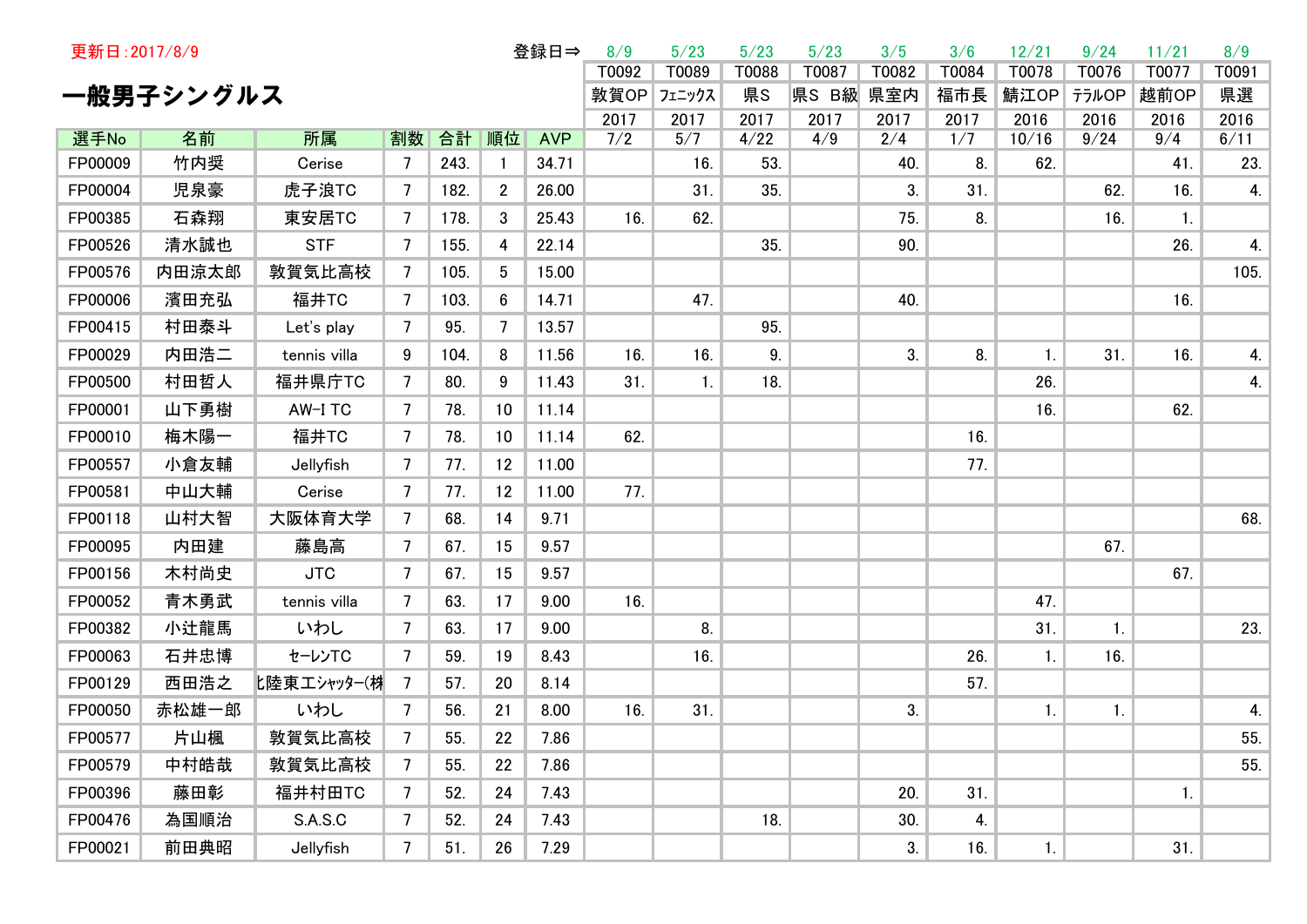| FP00011 | 岩尾拓  | S.A.S.C              | $7\overline{ }$ | 42. | 27 | 6.00 |    |                | 9.  |    | 20. | 8.  | 1.             |                |                | 4.  |
|---------|------|----------------------|-----------------|-----|----|------|----|----------------|-----|----|-----|-----|----------------|----------------|----------------|-----|
| FP00529 | 林凌平  | Jellyfish            | 7               | 42. | 27 | 6.00 |    |                |     |    |     |     | 41.            |                | $\mathbf{1}$ . |     |
| FP00092 | 近藤幸治 | 福井県庁TC               | 7               | 40. | 29 | 5.71 |    | 8.             | 9.  |    | 3.  | 8.  | 8.             |                |                | 4.  |
| FP00325 | 遠藤健太 | S.A.S.C              | 7               | 37. | 30 | 5.29 |    |                |     | 9. |     |     |                |                |                | 28. |
| FP00033 | 高木拓郎 | <b>VILLAGES</b>      | 7               | 36. | 31 | 5.14 |    |                |     |    |     |     | 36.            |                |                |     |
| FP00003 | 杉岡智史 | Jellyfish            | $\overline{7}$  | 35. | 32 | 5.00 |    |                |     |    | 35. |     |                |                |                |     |
| FP00027 | 鈴木健幸 | 東安居TC                | 7               | 31. | 33 | 4.43 |    |                |     |    |     |     |                | 31.            |                |     |
| FP00578 | 平石瑛  | 敦賀気比高校               | 7               | 28. | 34 | 4.00 |    |                |     |    |     |     |                |                |                | 28. |
| FP00043 | 下條雅史 | エスパ                  | 7               | 27. | 35 | 3.86 |    | 1 <sub>1</sub> | 9.  |    |     |     | $\mathbf{1}$ . | 8.             | 8.             |     |
| FP00159 | 野崎俊佑 | AW-I TC              | $\overline{7}$  | 21. | 36 | 3.00 |    |                |     |    |     |     | 21.            |                |                |     |
| FP00501 | 藤田一郎 | ブルーマンTC              | 7               | 21. | 36 | 3.00 |    | 21.            |     |    |     |     |                |                |                |     |
| FP00505 | 谷久美夫 | <b>ATP</b>           | $\overline{7}$  | 21. | 36 | 3.00 |    |                |     |    | 3.  |     | 1.             | 16.            | $\mathbf{1}$ . |     |
| FP00503 | 姉崎智士 | Ship's               | 7               | 19. | 39 | 2.71 |    | 8.             |     |    | 3.  | 8.  |                |                |                |     |
| FP00358 | 佐藤祐介 | 福井銀行TC               | $\overline{7}$  | 18. | 40 | 2.57 |    |                | 18. |    |     |     |                |                |                |     |
| FP00561 | 佐藤孝洋 | tennis villa         | $\overline{7}$  | 18. | 40 | 2.57 |    |                | 18. |    |     |     |                |                |                |     |
| FP00432 | 阿部祥大 | tットイントアTS            | $\overline{7}$  | 16. | 42 | 2.29 |    |                |     |    |     | 16. |                |                |                |     |
| FP00527 | 石川直紀 | check'in             | $\overline{7}$  | 16. | 42 | 2.29 |    |                |     |    |     | 8.  |                |                | 8.             |     |
| FP00406 | 天崎快人 | 龍谷大学                 | $7\overline{ }$ | 12. | 44 | 1.71 |    |                |     |    |     |     |                |                |                | 12. |
| FP00041 | 本田和広 | 福井市役所                | 7               | 10. | 45 | 1.43 |    |                |     |    | 10. |     |                |                |                |     |
| FP00518 | 中阪敦史 | Team <sup>"</sup> 時" | 7               | 10. | 45 | 1.43 | 8. | 1.             |     |    |     |     | 1.             |                |                |     |
| FP00028 | 山本隆彦 | Jellyfish            | 7               | 9.  | 47 | 1.29 |    |                |     |    |     | 8.  |                |                | $\mathbf{1}$ . |     |
| FP00061 | 山形章夫 | Let's play           | 7               | 9.  | 47 | 1.29 |    |                | 9.  |    |     |     |                |                |                |     |
| FP00088 | 谷川和巳 | いわし                  | $\overline{7}$  | 9.  | 47 | 1.29 |    |                |     | 9. |     |     |                |                |                |     |
| FP00333 | 林基史  | セーレンTC               | 7               | 9.  | 47 | 1.29 |    |                |     | 9. |     |     |                |                |                |     |
| FP00339 | 舟岡良太 | いわし                  | $\overline{7}$  | 9.  | 47 | 1.29 |    |                |     |    |     |     | 8.             | $\mathbf{1}$ . |                |     |
| FP00386 | 佐々木洋 | Ship's               | 7 <sup>7</sup>  | 9.  | 47 | 1.29 |    |                | 9.  |    |     |     |                |                |                |     |
| FP00423 | 宮下勝也 | Cerise               | 7               | 9.  | 47 | 1.29 |    |                |     | 9. |     |     |                |                |                |     |
| FP00030 | 池田良史 | <b>SUN</b>           | $\overline{7}$  | 8.  | 54 | 1.14 |    |                |     |    |     |     |                |                | 8.             |     |
| FP00031 | 菊澤重明 | <b>ATP</b>           | $\overline{7}$  | 8.  | 54 | 1.14 |    | 8.             |     |    |     |     |                |                |                |     |
| FP00038 | 澤田隆司 | 福井村田TC               | $\overline{7}$  | 8.  | 54 | 1.14 |    |                |     |    |     |     |                |                | 8.             |     |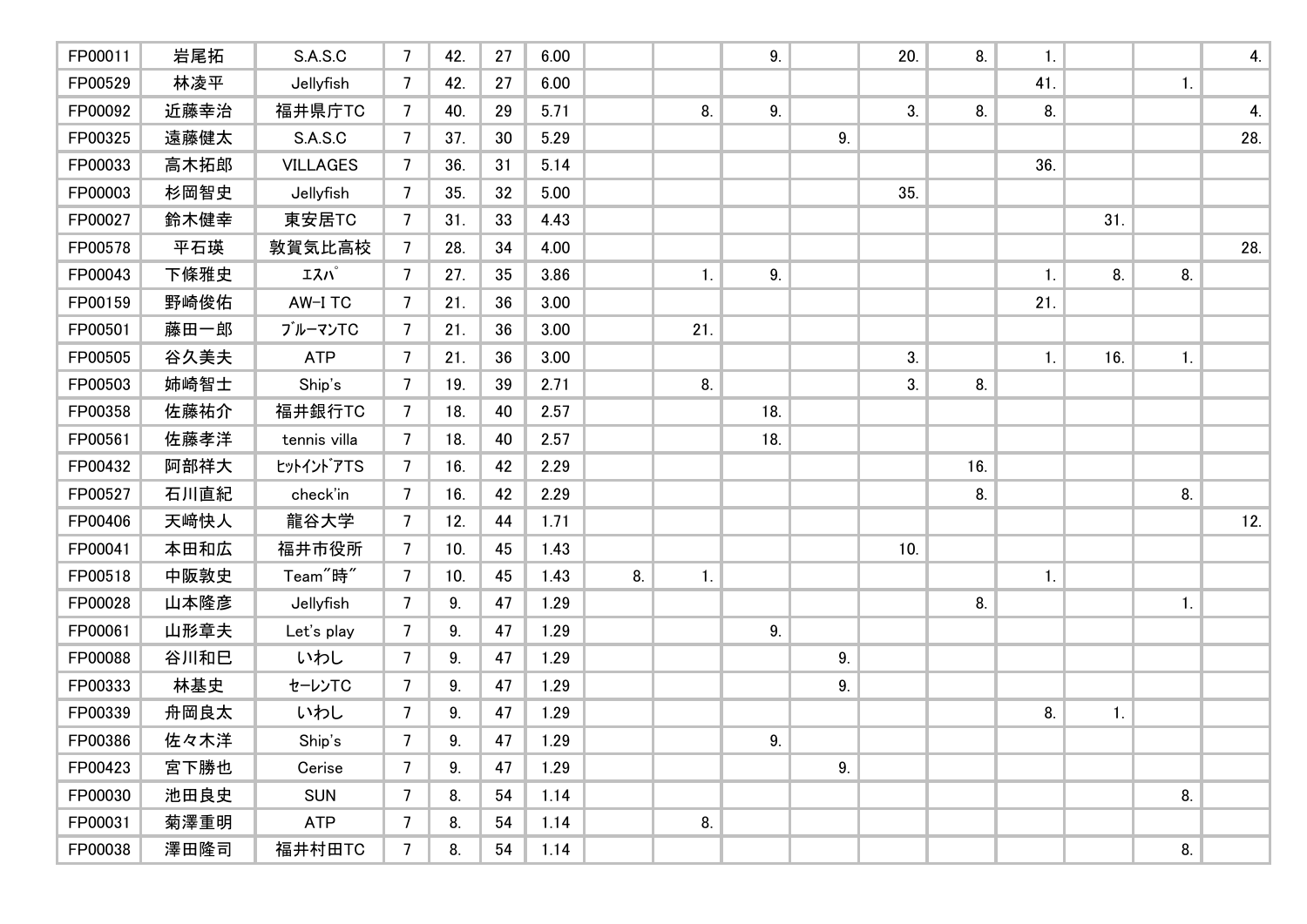| FP00395 | 田中快一  | 福井村田TC               | $\overline{7}$ | 8.             | 54 | 1.14 |    |    |  |    |    |                |                | 8. |    |
|---------|-------|----------------------|----------------|----------------|----|------|----|----|--|----|----|----------------|----------------|----|----|
| FP00531 | 瀧原諒   | 福井大学                 | 7              | 8.             | 54 | 1.14 |    |    |  |    |    | 8.             |                |    |    |
| FP00549 | 山本伸明  | Cerise               | 7              | 8.             | 54 | 1.14 |    | 8. |  |    |    |                |                |    |    |
| FP00562 | 長谷川貴彌 | Cerise               | 7              | 8.             | 54 | 1.14 |    | 8. |  |    |    |                |                |    |    |
| FP00563 | 清田和希  | 福井テニススポ少             | 7              | 8.             | 54 | 1.14 |    | 8. |  |    |    |                |                |    |    |
| FP00582 | 渡辺裕士  | いわし                  | 7              | 8.             | 54 | 1.14 | 8. |    |  |    |    |                |                |    |    |
| FP00046 | 木原翔太  | 今立TC                 | 7              | 4.             | 63 | 0.57 |    |    |  |    | 4. |                |                |    |    |
| FP00468 | 鈴木明   | tennis villa         | 7              | 4.             | 63 | 0.57 |    |    |  |    | 4. |                |                |    |    |
| FP00558 | 恩田浩   | tットイントアTS            | 7              | 4.             | 63 | 0.57 |    |    |  |    | 4. |                |                |    |    |
| FP00575 | 斎藤憲司  | ヤスマGTC               | 7              | 4.             | 63 | 0.57 |    |    |  |    |    |                |                |    | 4. |
| FP00064 | 川崎雅司  | 福井TC                 | 7              | 3.             | 67 | 0.43 |    |    |  | 3. |    |                |                |    |    |
| FP00418 | 青木亮太  | Cerise               | 7              | 3.             | 67 | 0.43 |    | 1. |  |    |    | 1.             |                | 1. |    |
| FP00553 | 倉内錬一  | セーレンTC               | 7              | 3.             | 67 | 0.43 |    |    |  | 3. |    |                |                |    |    |
| FP00523 | 山腰俊治  | 福井県庁TC               | $\overline{7}$ | 2.             | 70 | 0.29 |    |    |  |    |    | $\mathbf{1}$ . | $\mathbf{1}$ . |    |    |
| FP00533 | 冨澤勇太  | Cerise               | $\overline{7}$ | 1.5            | 71 | 0.21 |    | 1. |  |    |    | 0.5            |                |    |    |
| FP00032 | 伊東誠   | S.A.S.C              | $\overline{7}$ | 1.             | 72 | 0.14 |    |    |  |    |    |                | 1.             |    |    |
| FP00042 | 浅岡隆司  | 虎子浪TC                | $\overline{7}$ | 1.             | 72 | 0.14 |    |    |  |    |    |                |                | 1. |    |
| FP00086 | 塚田裕二郎 | Team <sup>"</sup> 時" | $\overline{7}$ | $\mathbf{1}$ . | 72 | 0.14 |    | 1. |  |    |    |                |                |    |    |
| FP00162 | 廣田順一  | S.A.S.C              | 7              | 1.             | 72 | 0.14 |    |    |  |    |    |                |                | 1. |    |
| FP00377 | 小野田凌大 | 福井大学                 | 7              | 1.             | 72 | 0.14 |    |    |  |    |    | 1.             |                |    |    |
| FP00420 | 長谷川純一 | Selfish              | 7              | 1.             | 72 | 0.14 |    |    |  |    |    |                | $\mathbf{1}$ . |    |    |
| FP00475 | 廷々真樹  | <b>ガッツT・C</b>        | 7              | 1.             | 72 | 0.14 |    |    |  |    |    |                |                | 1. |    |
| FP00509 | 向井竜一  | <b>TLTC</b>          | 7              | 1.             | 72 | 0.14 |    |    |  |    |    | 1.             |                |    |    |
| FP00524 | 山田大貴  | いわし                  | 7              | 1.             | 72 | 0.14 |    |    |  |    |    |                | $\mathbf{1}$ . |    |    |
| FP00528 | 山本貴大  | <b>ガッツTC</b>         | $\overline{7}$ | $\mathbf{1}$ . | 72 | 0.14 |    |    |  |    |    |                |                | 1. |    |
| FP00530 | 森山純也  | Team <sup>"</sup> 時" | 7 <sup>7</sup> | 1.             | 72 | 0.14 |    |    |  |    |    |                |                | 1. |    |
| FP00541 | 奥田孝弘  | Cerise               | 7              | 1.             | 72 | 0.14 |    | 1. |  |    |    |                |                |    |    |
| FP00564 | 中山愛士  | 勝山ローン                | $\overline{7}$ | 1.             | 72 | 0.14 |    | 1. |  |    |    |                |                |    |    |
| FP00565 | 鈴木翔太  | Team <sup>"</sup> 時" | 7              | $\mathbf{1}$ . | 72 | 0.14 |    | 1. |  |    |    |                |                |    |    |
| FP00387 | 若林晃一  | TCコスモス               | 7              | 0.5            | 86 | 0.07 |    |    |  |    |    | 0.5            |                |    |    |